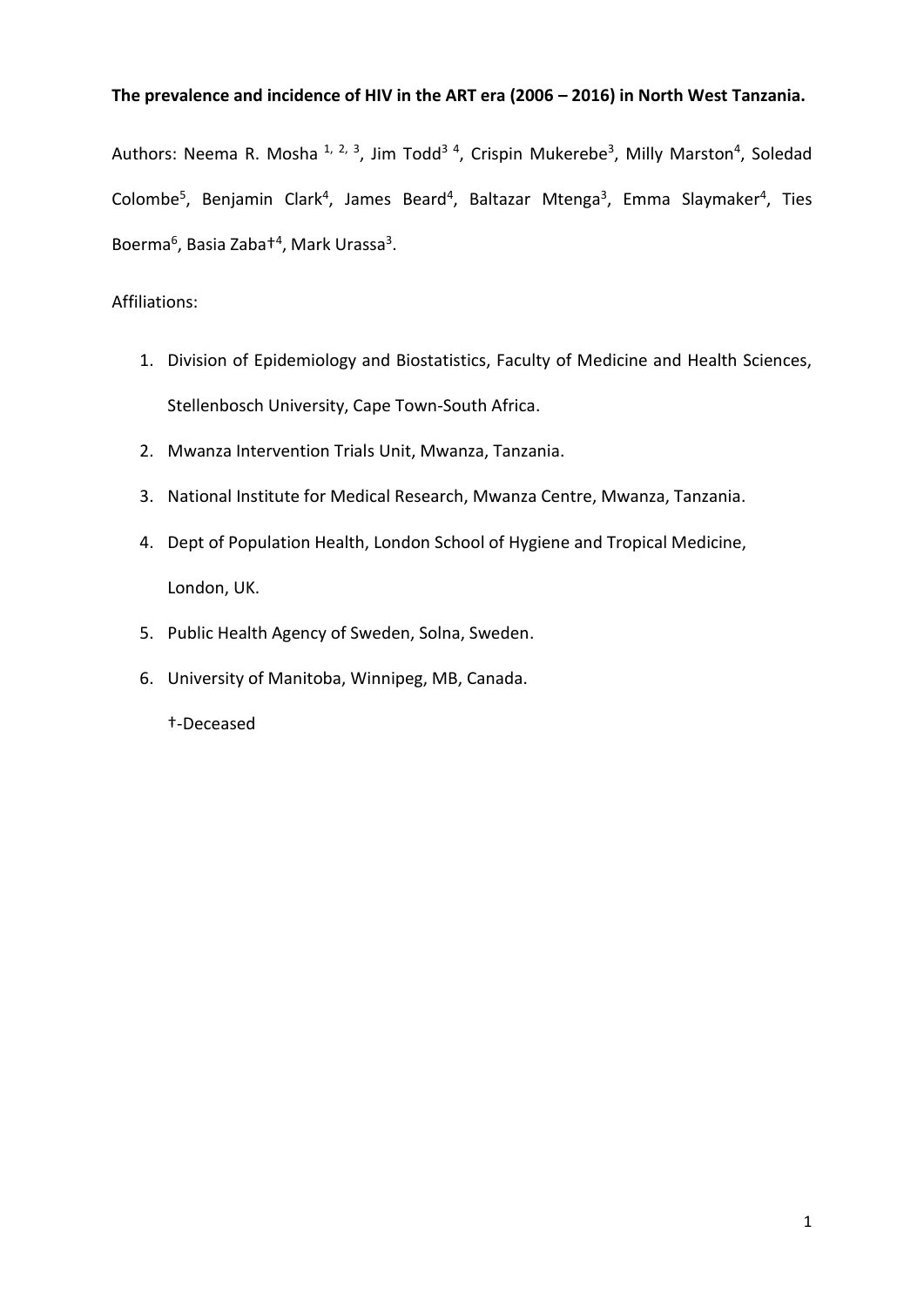#### **Abstract:**

Background: Sub-Saharan countries bears a disproportionate percentage of HIV infections and HIV related deaths despite the efforts to strengthen HIV prevention and treatments services, including ART. It is important to demonstrate how these services have contributed to reducing the epidemic using available population data.

Methods: We estimated the prevalence and incidence rates from a cohort running over 23 years in Magu District, Mwanza Region-North West Tanzania. Adults 15 years and over who were residents of the Kisesa observational HIV cohort study between 2006 and 2016 were eligible for inclusion. Survival analysis was used to calculate person-time at risk, incidence rates and 95% confidence intervals (CI). Cox regression models were used for the risk factor analyses disaggregated by sex and age group.

Results: The HIV prevalence in the sero-surveys decreased from 7.2% in 2006/07 to 6.6% in 2016, with a notable decrease of over 50% for both men and women aged 15-24 years. The incidence rate for HIV was estimated to be 5.5 (95% CI 4.6 - 6.6) per 1000 person-years in women compared to 4.6 (95% CI 3.5 – 5.8) in men, with a decrease over time. Despite the availability of ART services, the uptake is still small.

Conclusions: New infections are still occurring, with high HIV incidence in individuals aged below 45 years. With new guidelines and the 95-95-95 UNAIDS target, prevalence and incidence must be adequately assessed. In addition, there is a need for additional efforts to assess the impact of HIV/AIDS prevention programmes and intervention services, especially in these areas where resources are limited.

Keywords: HIV, ART, Epidemiology, AIDS.

### **Corresponding Author:**

Neema R. Mosha, Division of Epidemiology and Biostatistics, Faculty of Medicine and Health Sciences, Stellenbosch University, Cape Town-South Africa. Email: nmosha90@yahoo.com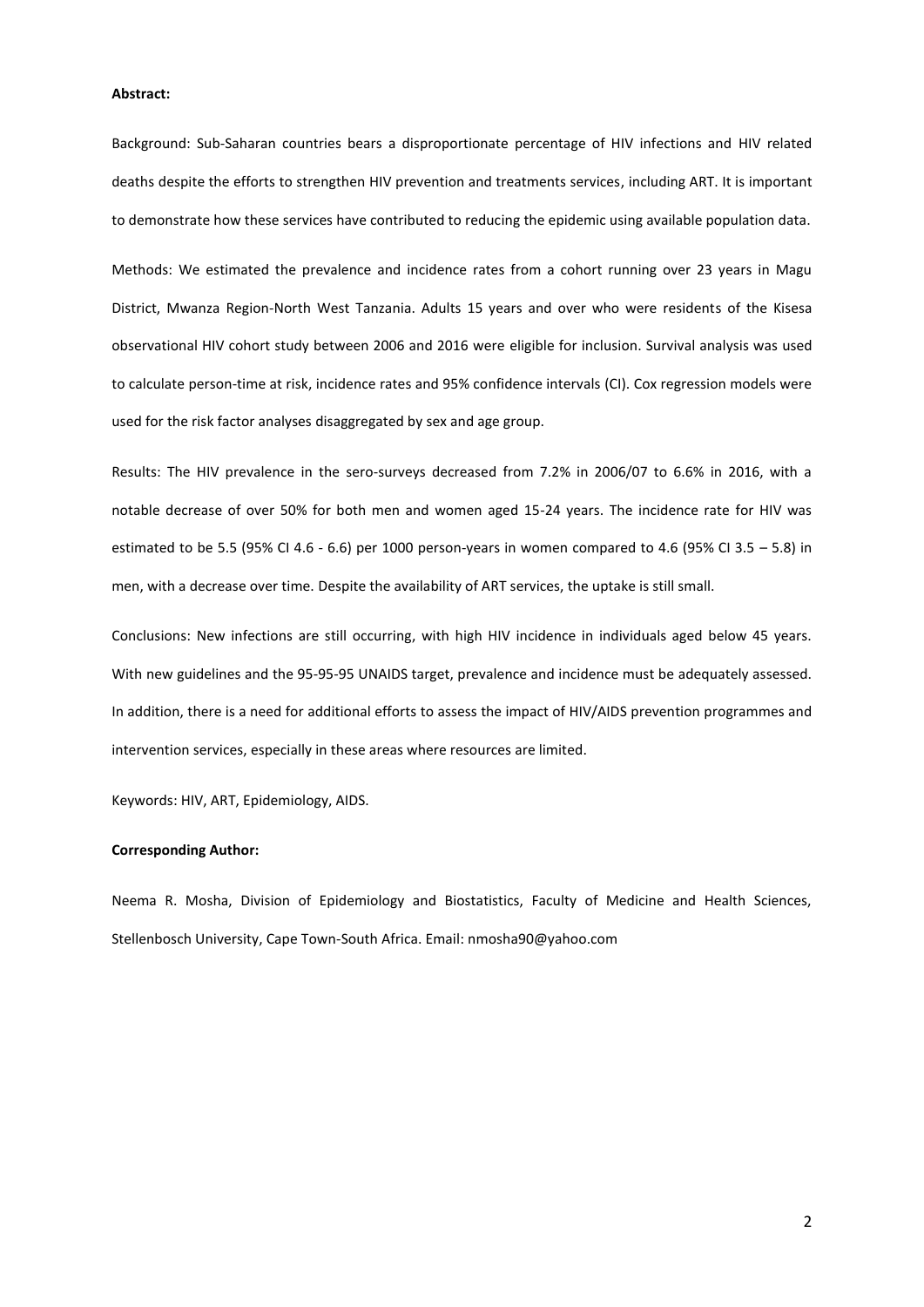#### **Introduction**

Efforts to strengthen HIV prevention and treatment programmes have led to a reduction in the global incidence of HIV. Since 2000, the annual number of new HIV infections (all ages) has declined by 60%, from 2.8 to 1.7 million in 2018. Similar trends have been reported in sub-Saharan Africa (SSA), with declines of 47% in HIV incidence from an estimated 2.2 million cases in 2005 to 1.16 million cases in 2016 (1–6). With a significant decrease reported from some cohort studies in Zimbabwe (7), South Africa (8,9), Uganda (10) and Kenya(1).

However, SSA still bears a disproportionate percentage of HIV infections and HIV-related deaths, with an estimated 25.5 million people living with HIV and 730,000 deaths every year (11). Within the SSA, Southern and Eastern Africa bear a tremendous burden of HIV, with around 800,000 new infections and 310,000 deaths in 2018(12).

Estimates of the size and impact of the HIV epidemic can be made using routine data in countries with comprehensive vital registration and disease notification systems. However, in many low and middle-income countries (LMIC), these are absent or incomplete, and Demographics and Health Surveys (DHS) are used alongside sentinel surveillance in antenatal clinics to provide estimates of HIV prevalence(13). While prevalence has been used to assess epidemic patterns and trends (14–16), the incidence is a more useful indicator of the changing dynamics of disease transmission and provides a better estimate of the current state of the epidemic. Measurement of HIV incidence is more challenging and expensive as it relies heavily on prospective cohort studies, mathematical models and laboratory-based HIV incidence assays, with longitudinal studies providing the best estimates (13–15,17).

A longitudinal study in rural Tanzania by Mwita et al. provided the most recent estimate of HIV prevalence and incidence between 1994 and 2004 (18,19), which was before the rollout of ARV's treatment in this area. In that period, there were minor increases in HIV prevalence from 6.0% (1994/95) to 6.7% (1996/97) in men, and stable estimates of 8.3% (1999/2000) to 8.2% (2003/04) in women. HIV incidence among adults aged 15-60 years was 12.6 per 1000 person-years between 1999 and 2004. Before 2017, these were the only populationbased HIV incidence data for Tanzania. The Tanzania HIV Impact Survey (THIS), conducted during 2016/2017 as part of the Population-Based HIV Impact Survey (PHIA) Project, estimated a national annual incidence of 0.17% in men and 0.34% in women aged 15-64, with a significantly higher infection among adult aged 25-34 compared to other age groups. The report also showed women were five times more likely to become HIV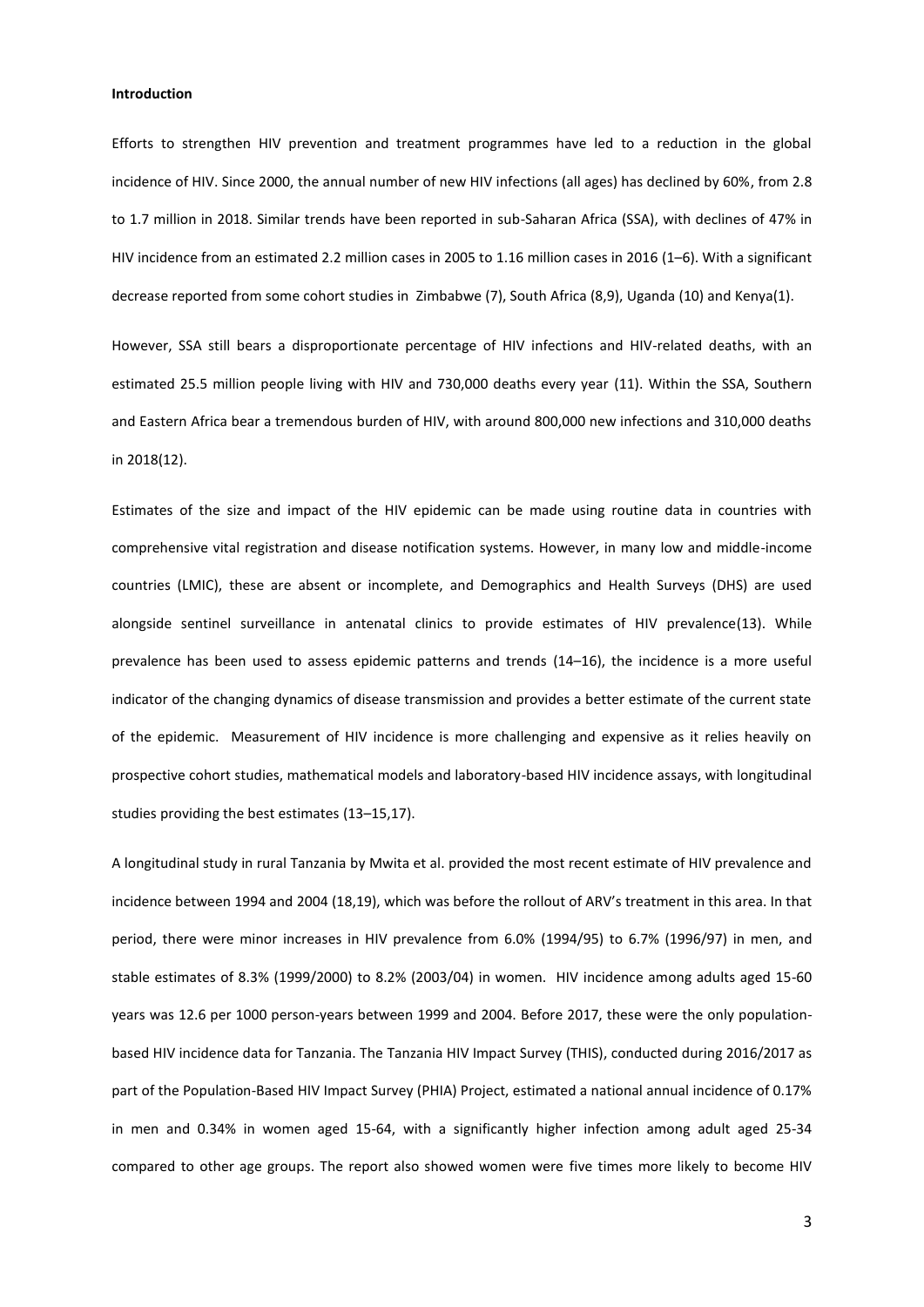positive compared to men(20), while The Tanzanian Demographic and Health Surveys (TDHS) have demonstrated the prevalence of HIV among adults aged 15-49 years has decreased from 7.0% in 2003/2004 (21) to 4.7% in 2017(20). HIV attributable adult mortality also reduced, from 110,000 in 2005 to 32,000 deaths in 2017(22).

ART services in Tanzania were initialised in October 2004 and were steadily decentralised from tertiary to primary health care facilities. ART services expanded from 96 care and treatment centres (CTC) in 2004 to 860 by 2011 (23), and currently, Tanzania has a total of 6206 facilities offering ART services where 2103 of them are CTC's and 4103 are Option B+ facilities focusing on pregnant women to prevent mother to child transmission(PMTCT) as WHO guideline of 2015(Unpublished source – National Aids Control Programme(NACP). By 2018, 75% of all people living with HIV in Tanzania were estimated to be on treatment(24).

This paper describes trends in HIV prevalence and incidence in North-West Tanzania from 2006-2016 using Kisesa observational HIV cohort study data. ART services are provided from 5 dispensaries and one health centre. Eight rounds of sero-surveys, including HIV testing, have been conducted between 1994 and 2016, alongside 32 follow-up rounds of the Health and Demographic Sentinel Surveillance (HDSS). These data provide an unparalleled resource for understanding the HIV incidence trends in the population because, since 1994, the population has been under surveillance and has grown from 20,000 to 35,000 in 2016.

## **Methods**

### **Study design**

The Magu Health and Demographic Sentinel Surveillance study is located 20 kilometres East of Mwanza City-Tanzania(19). The study included a Kisesa observational HIV cohort with a nested series of cross-sectional serosurveys measuring HIV Status, awareness of HIV, and access to regular HIV services among adult residents aged 15 years and above. Since 1994, eight community-based HIV sero-surveys have been conducted, with the data from the most recent sero-surveys in 2007, 2010, 2013 and 2016.

#### **Data and blood sample collection**

After written informed consent, HDSS residents were interviewed by the same-sex interviewer using a standardised questionnaire and asked to give anonymous blood sample collected as dried blood spots (DBS).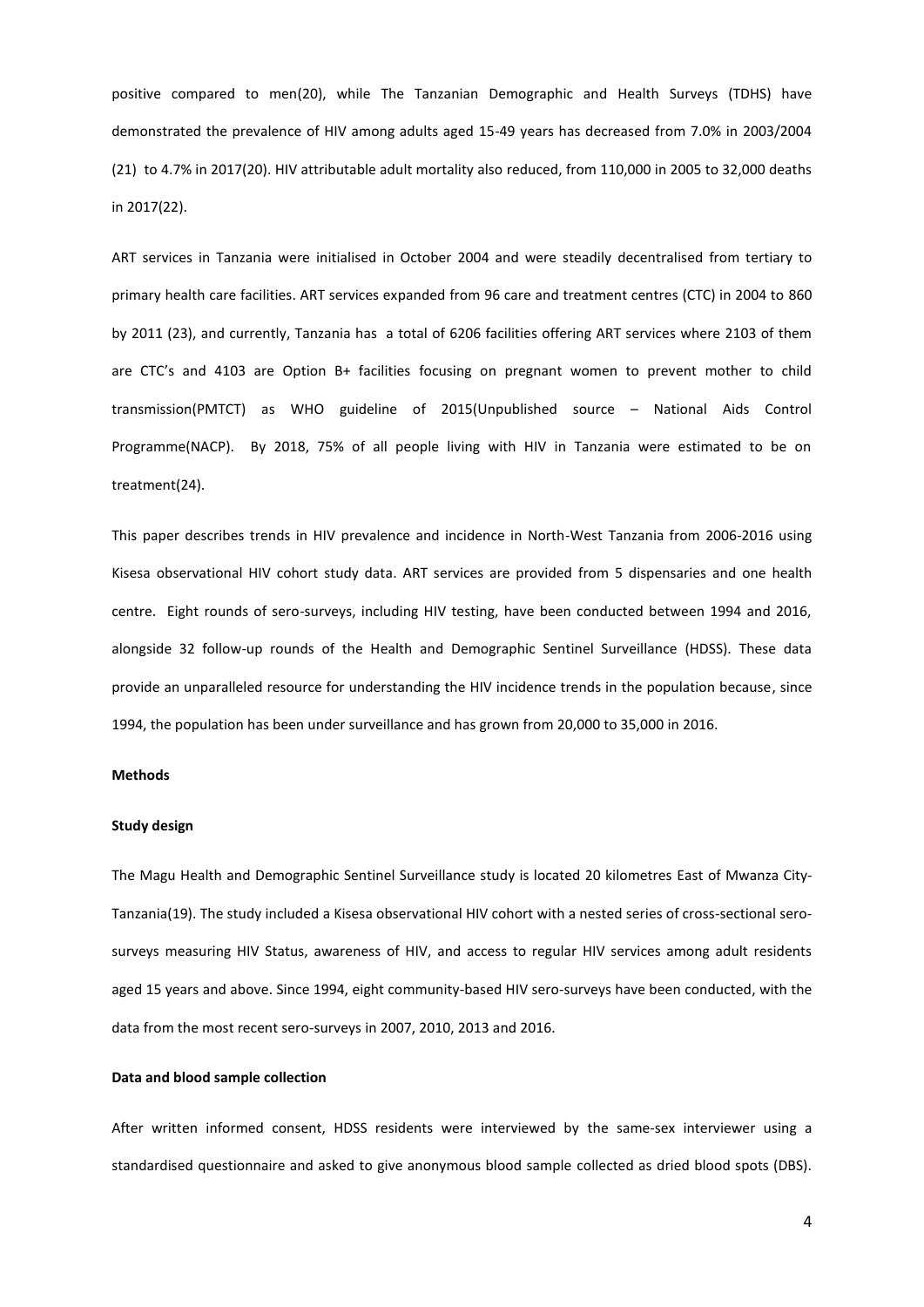To participate in the sero-survey, an individual must have been registered on the previous immediate HDSS follow-up listing. A unique identifier number was used to link the blood samples and sero-survey questionnaire.

Voluntary counselling and testing (VCT) for HIV has been offered since 2004, using the current national HIV guidelines at each time point (25,26). All DBS samples were tested by ELISA in the National Institute for Medical Research (NIMR) Mwanza laboratory by Uniform II Category III Ab test followed by Enzygnost test (sero-survey 5 and 6), a Uniform II Category IV Ab+Ag test followed by Enzygnost test (sero-survey 7) and Uniform II Vironostika HIV1/HIV2 for screening and Uniform II Enzygnost HIV1/HIV2 for confirmatory (serosurvey 8). In the  $8<sup>th</sup>$  sero-survey, the VCT results were used to diagnose HIV infection, and participants were able to opt-out of receiving the result if they did not want to know their HIV status. In all sero-surveys, quality control (5%) for HIV testing was provided by the NIMR laboratory in Mwanza City.

#### **Statistical analyses**

Data from HDSS round 20(2007), 24(2010), 27(2013) and 32(2016) were linked with the sero-surveys carried out in the same year (Sero 5, 6, 7 and 8). Details of the sero-surveys are available elsewhere(19). HIV prevalence was estimated as the proportion of resident survey participants who tested positive for HIV in each survey round, weighted from the overall population.

Also, by combining the HIV prevalence with the proportion of individuals accessing antiretroviral therapy (ART), we produced the prevalence of untreated HIV, which is used as a factor explaining HIV incidence in the cohort. The untreated prevalence in potential heterosexual partners was derived from the partner's age range, proportion of HIV positive individuals at each study round and the proportion of ART-naïve HIV-positive person-years. The partner age range was based on an age mixing matrix derived from the reported ages of sexual partners, and we used the 5<sup>th</sup> and 95<sup>th</sup> percentiles of this distribution to define the range within which these two proportions were estimated. The partner age range was calculated for everyone and was age-, sex-, and period-specific.

The HIV incidence analysis included all initially HIV negative residents who had at least one subsequent HIV test result. People entered the analysis at the date of their first HIV negative test and contributed person-time until the date of their last negative test or if they seroconverted. Participants who out migrated and later returned to the study contributed data only when they were residents in the study area.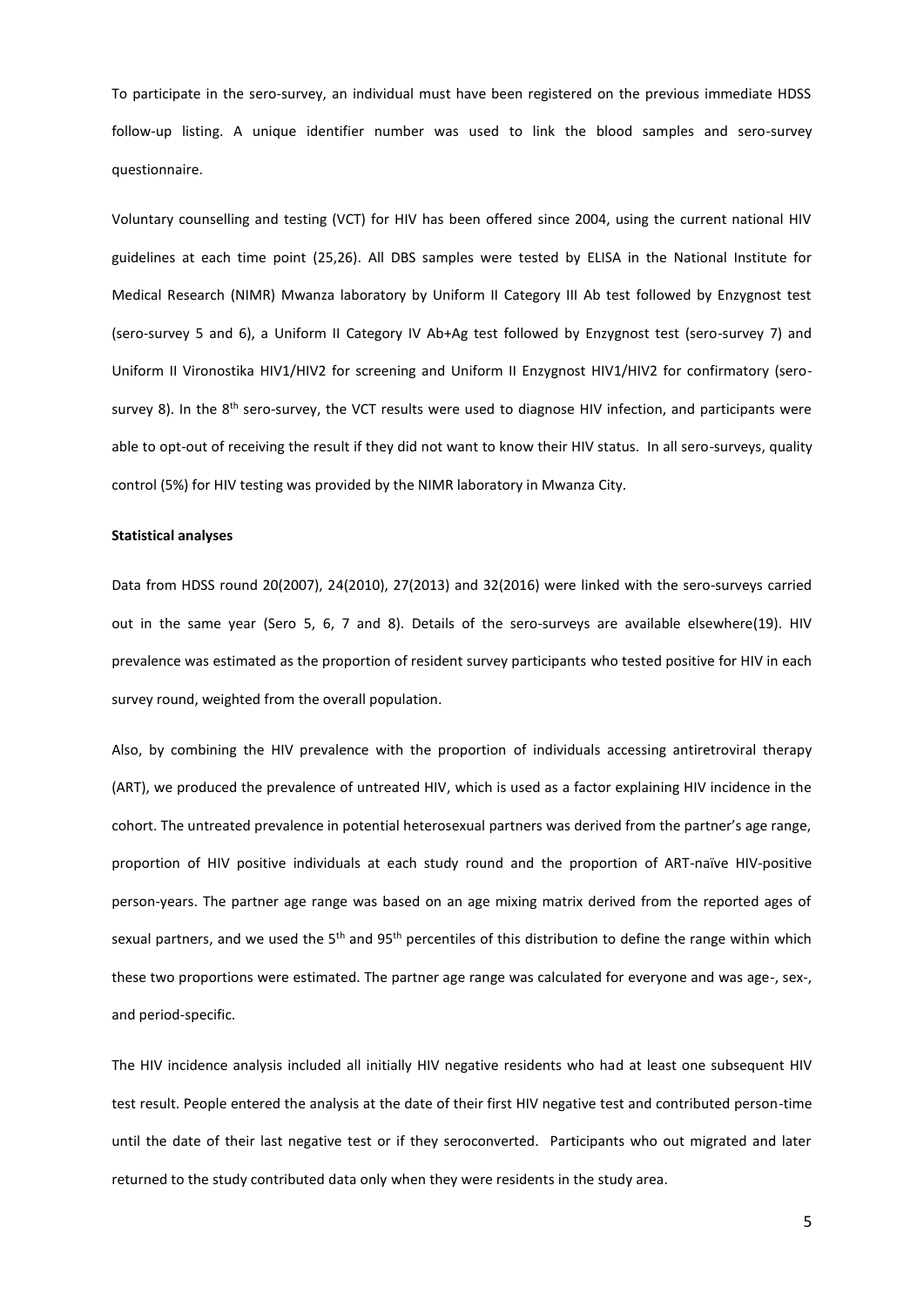The seroconversion per 1000 person-years and the incidence rates were calculated using Poisson regression separately for men and women in three calendar periods: 2006-2009, 2010-2012, and 2013-2016. Those who tested negative prior to 2006 entered observation in 2006. ART-naïve HIV-positive person-years were calculated to be HIV person-years before any recording of ART initiation. Person time at risk was calculated as the time between the HIV tests. HIV seroconversion was observed to have occurred in the interval between the last HIV negative test and the first HIV positive test date, with no limit on the length of the seroconversion interval. Those who remained HIV negative were censored from the analysis at the last HIV negative test date. Exit of the participant was out-migration from the study area, death and administrative censoring at the most recent study round, which was the last HIV test.

Risk factor analyses were conducted with time-varying exposure variables to account for time and changes in reported demographic characteristics and sexual behaviour reported in HDSS and serosurveys. The time variables included age, split into two age groups (15-24 years and 25-49 years), and three intervals (2006-2009, 2010-2012 and 2013-2016). Demographic variables included marital status, residence, education level, residential mobility (moved house in the last 12 months or not). Sexual behaviour variables included having a casual partner in the past year and the number of sexual partners in the previous year.

Cox regression models were fitted to estimate the hazard ratios with their associated 95% CI to explore the association between the variables listed above and HIV incidence. In addition, we fitted two adjusted models by sex, the first one adjusting for age categories as our potential confounder (Model 1) and the second model adjusted for age categories and other variables that showed a significant association with HIV incidence on crude analysis and significant results in model 1.

## **Study Results.**

#### **HIV Prevalence**

The numbers of participants aged 15 years and above in the cohort prior to each of the sero-surveys were: 17697 in 2006 (Sero 5), 17336 in 2010 (Sero 6), 17774 in 2013 (Sero 7) and 18659 (Sero 8) in 2016. Of these 8,687 (49%) attended the serosurvey in 2007, 7964 (46%) in 2010, 7580 (43%) in 2013, and 7424 (40%) in 2016. The overall HIV prevalence decreased from 7.2% (in 2006), to 6.5% (2010), 7.0% (2013) and 6.6% in 2016. The crude HIV prevalence with its 95% confidence interval, stratified by age and sex in Kisesa at each time point, is shown in Table 1.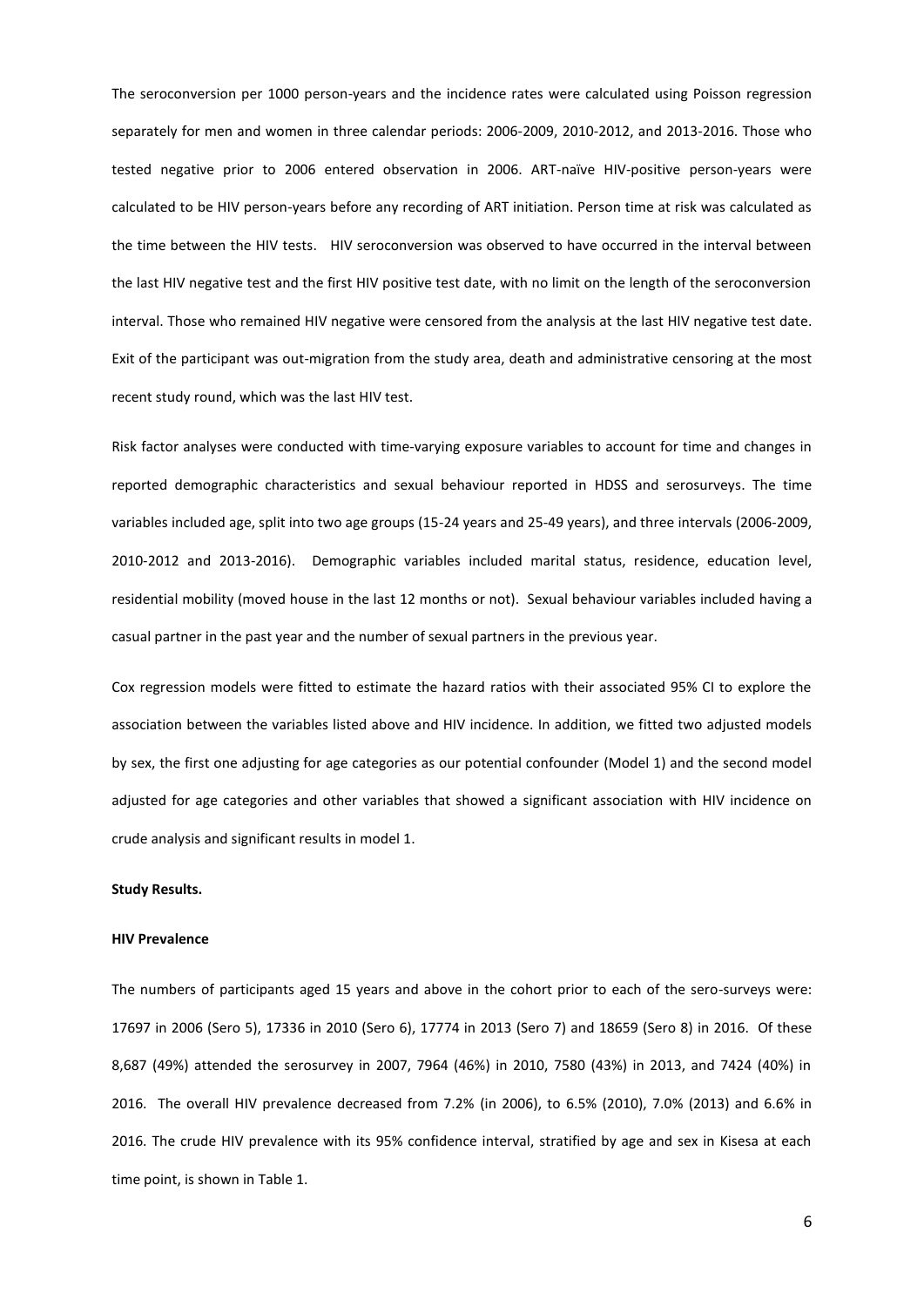The prevalence of HIV increased among the older age groups (35+), although this was not significant during the period 2006 to 2010 (P-value >0.05), and we had a more considerable prevalence increase in women than in men. Conversely, the prevalence among younger age groups went down over the years, with almost a 50% reduction among men and women aged 15-24 years and a 33% reduction among both sexes aged 25-34 years (Figure 1).

Among the 489 HIV positive seen during 2016/17 (serosurvey 8), the self-reported access to care is shown in Table 2. Overall, 140 (29%) reported never having an HIV test before the sero-survey. A further 35 (7%) had tested for HIV but reported not accessing the HIV care services. Thus, a total of 230 (47%) reported attendance at the HIV care services but not on ART, of whom 80(16%) reported initiating ART.

#### **HIV Incidence**

Between 2006 and 2016, there was 59 seroconversion for men and 119 for women equivalent to 12911 person-years risk for men and 21590 for women. The incidence rate was estimated to be 4.57 per 1000 person-years in men, whereas the rate for women was 5.51, with an overall incidence rate of 5.14 per 1000 person-years (Table 3).

There was no clear trend in the incidence rate over time; however, we had a lower incidence rate estimate of 4.15 in 2013-2016 compared to 5.59 per 1000 person-years in 2006-2009 in women; a similar trend is observed in males with the incidence rates of 3.85 in 2013-2016 compared to 4.72 per 1000 person-years in 2006-2009. In addition, higher incidence rates were observed in the younger age group (15-24years) than older ones (25-44years).

We obtained a higher incidence rate among men who were either widowed or separated at 6.52 compared to the never-married 5.71 and married men 3.62 per 1000 person-years. This was different for women; we estimated a higher incidence rate on married group 6.03 compared to never-married 4.04 per 1000 personyears and separated or widowed group 3.94 per 1000 person-years. We had a much lower incidence rate for both genders on residents who completed secondary education or higher than lower levels; however, most of the differences we observed were not statistically significantly different.

## **Factors associated with HIV Incidence**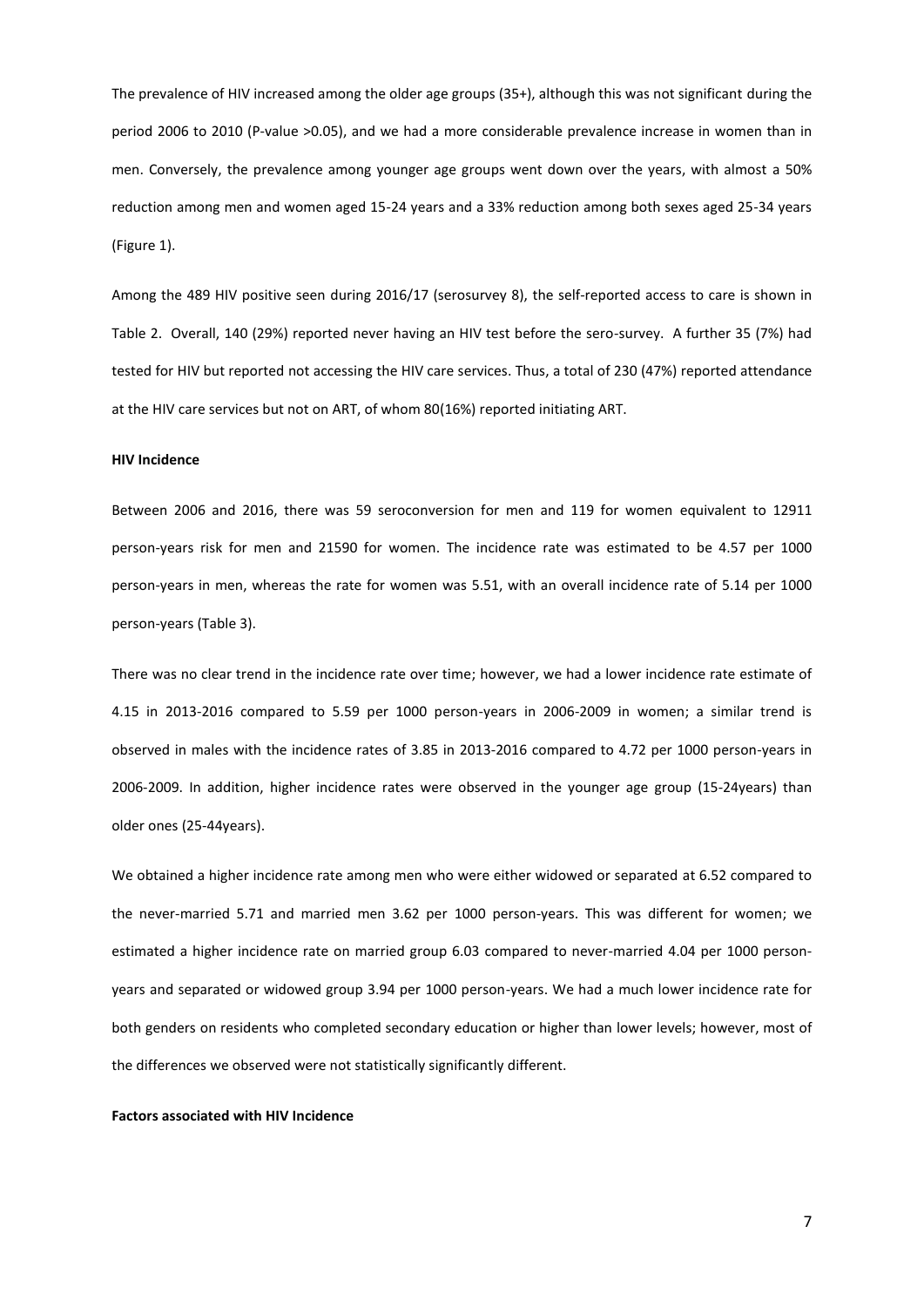To determine the factors associated with the incidence of HIV, we estimated the hazard ratios by sex presented in Tables 4 and 5. On crude analysis, the number of sexual partners and prevalence of untreated HIV in the opposite sex were associated with the incidence of HIV in males, while in women, marital status and mobility were associated with the incidence of HIV.

Men who reported to have two or more sexual partners in the last year had five times higher hazard ratio of HIV incidence (HR=5.76 95% CI: 1.03-34.01) compared of those reported having 0 partner, while for men, a unit percentage increase of untreated HIV prevalence across surveys in potential heterosexual partners increased the hazard of acquiring HIV infection by 3% (HR=1.03 95% CI:1.01-1.21). Married women had a higher hazard rate (HR=1.98 95% CI:1.03-3.72) than unmarried and divorced or separated groups; also, mobile women had two times more hazards of HIV incidence (HR=2.35 95% CI:1.01-5.53) than non-mobile women.

In our adjusted models with age categories only, we obtained a higher hazard rate of more than three times for both married (HR=3.99 95% CI:1.31-12.23) and divorced or separated men (HR=5.34 95% CI:1.22-23.34) compared to unmarried men. In women, after adjusting for age groups, married (HR=2.73 95% CI:1.23-6.18) and mobile women had two times the higher hazard of HIV infection (HR=2.29 95% CI:1.01-5.43) compared to non-mobile women. None of the variables showed a significant association with HIV incidence for either gender in the final models.

#### **Discussion**

Overall, our study results have shown remarkable progress in reducing both HIV prevalence and incidence in the Magu HDSS area. There was a significant decrease in HIV prevalence in the youngest age groups <24, from 8.3% to 6.5% between 1994 and 2000(18), and 1.5% in 2007 to 0.6% in 2016 in men and 4.5% to 2.0% in women. The estimated prevalence on the current sero-survey was 6.6% which was higher compared to the current national HIV prevalence in Tanzania among people aged 15 and above, which is 4.9%, and for Mwanza, 5% among men and 9.4% for women, which is higher compared with our estimate (20).

This cohort estimated a higher HIV prevalence for both men and women aged 25-55 years than younger ages of less than 25 and older ages above 55, which is the same trend observed in national estimates (20,27). This increase was expected due to better survival among HIV infected people, thanks to the increased ART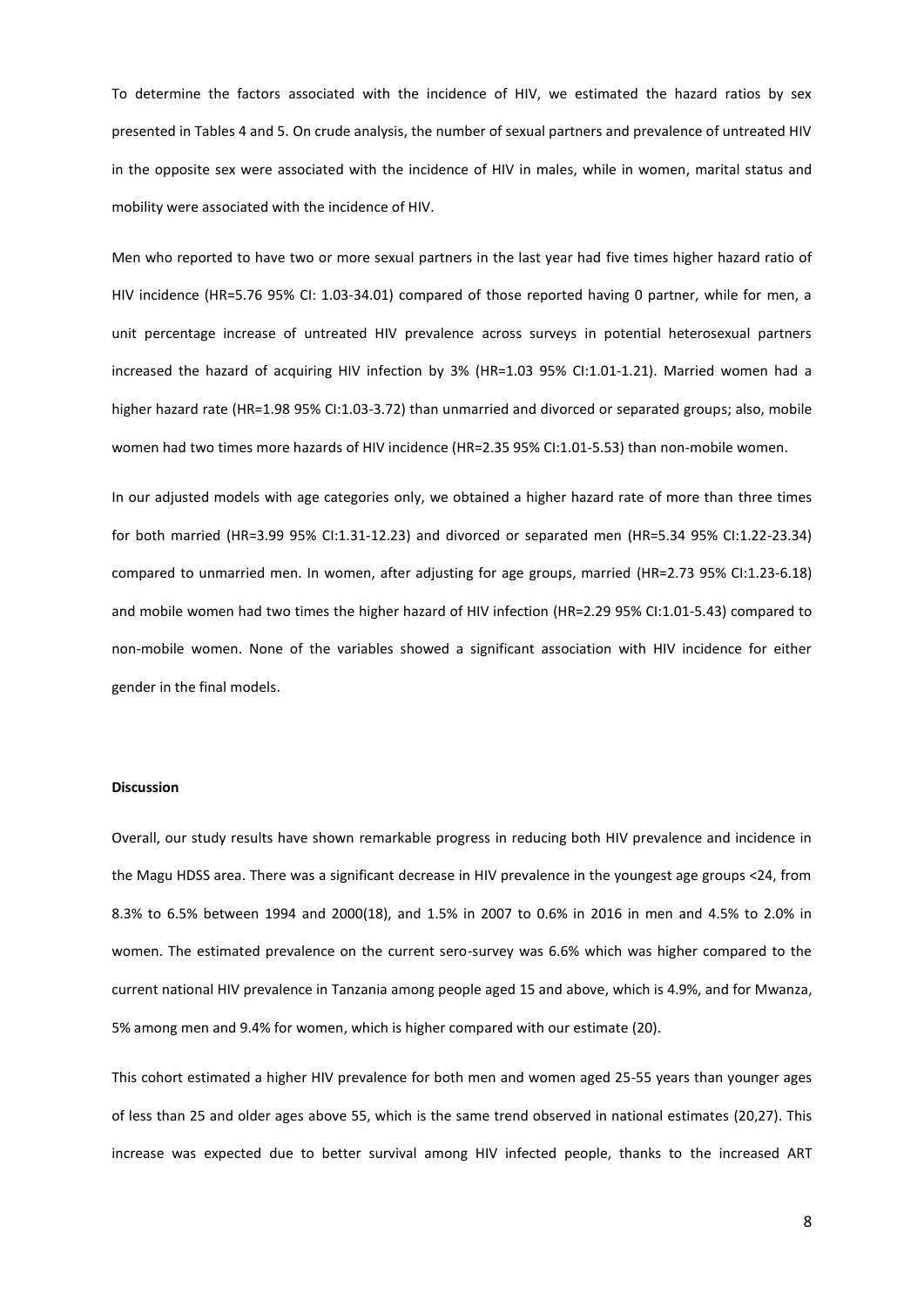availability and uptake. Data from rural South Africa and many other sub-Saharan countries have shown a similar trend (28,29). Although this decrease is significant, women are still more infected than men despite the availability of several preventive options like condom use, male circumcision programs, knowledge of HIV Status and HIV treatment to prevent further transmission. Unfortunately, most of these methods are malebased and provide fewer options to women(30,31).

The incidence of HIV remained high in all age groups, both in men and women in this cohort study, despite ART availability. The highest incidence rates in men are in the 35-to-54-year age groups, whereas the highest rates in women were in the age group 25-44 years. Older men prefer having a sexual relationship with younger women who are at higher risk than men of the same age. Also, the uptake of ART services is higher in older people (both men and women) than younger people, thus greater transmission opportunity to males with younger sexual partners. However, these results are not so much different from the reported data from the same cohort by Mwita et al., which showed the incidence increase in men as age increases and in other studies in Africa (1,4,5,18,32).

The fact that the incidence of HIV remained high despite the availability of ART is surprising but must be considered in light of the changes in ART national guidelines over the years explored by the four sero-surveys. Voluntary counselling and testing (VCT) for HIV have been offered since May 2005 in Kisesa health centre, with HIV testing and counselling (HTC) now available in all health facilities serving the cohort population. Nationally, ART has been available in Tanzania since 2004 and locally accessible from the zonal referral hospital in Mwanza since 2005 and Kisesa health centre since August 2008. However, until 2010 the criteria for ART initiation were a CD4 count ≤200 cells/mm3 or a WHO clinical stage of 4 for all adults. From 2010 to 2012, the criterion was CD4 count ≤350 cells/mm3. From 2013 to 2015, it changed to CD4 count ≤500 cells/mm3 and finally, since 2016, WHO's Test and Treat Policy(T&T) was introduced (33–36). The slow lowering of thresholds to initiate ART and the progressive rolling out of ART in the country since the last guideline probably explains why the widespread availability of ART has not impacted HIV incidence yet.

Among the factors assessed, marital status (married or previously married), mobile individuals with more than one sexual partner were found to be associated with increased incidence of HIV. Since this is an open cohort, we would expect more provision of education on HIV prevention and change of risky sexual behaviour, which would have led to a reduction in the new HIV cases.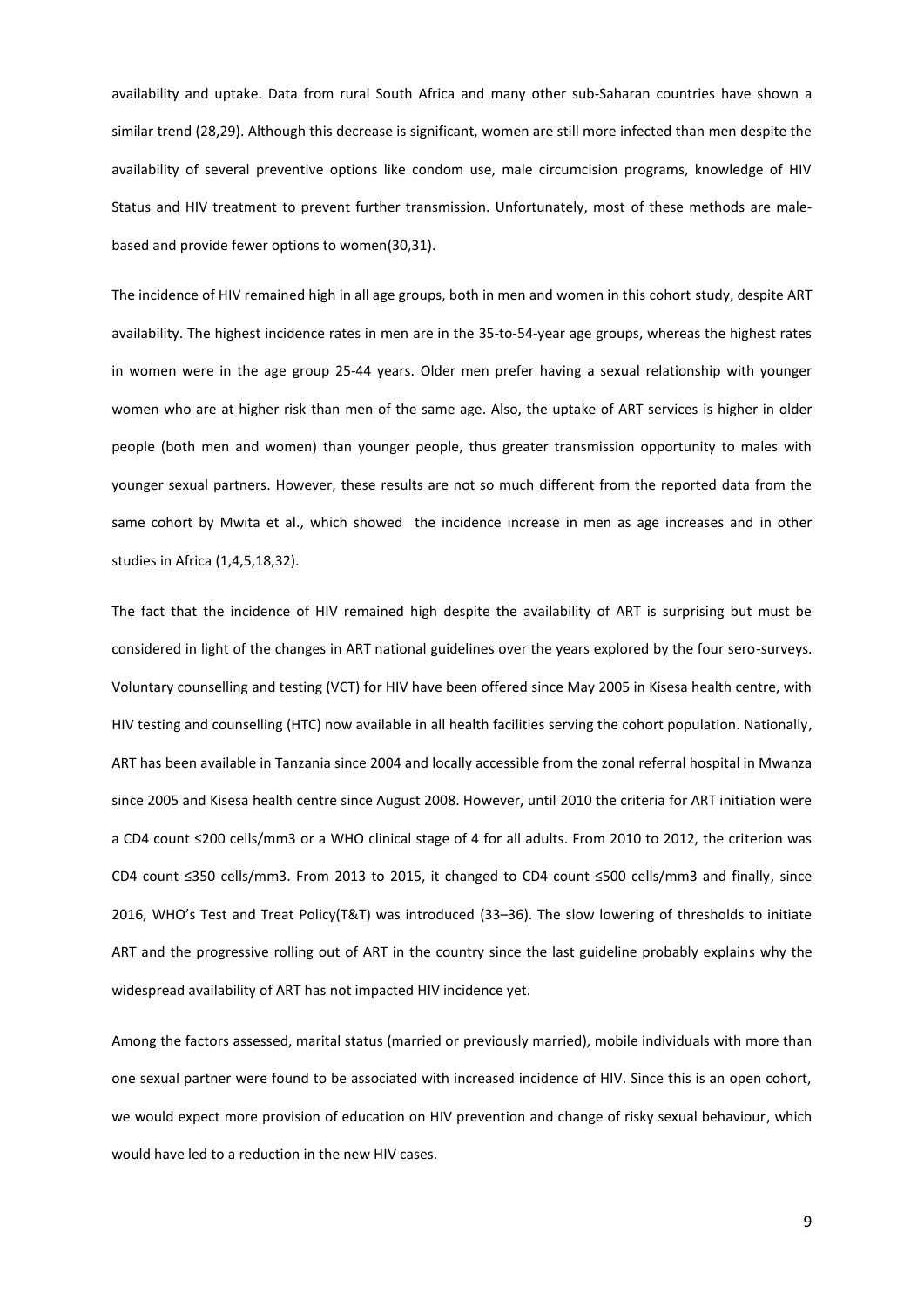### **Limitation**

Due to missing data, some potential exposure variables like condom use and other sexual risk behaviour were not assessed to determine their association with the HIV infection rate.

In our study, the overall response rate of the eligible individual was less than 50% and much higher in women than in men. Hence the reported HIV prevalence and incidence may be subjected to bias due to non-response. Further analysis accounting for missing data will be conducted and reported in a different paper.

### **Conclusion**

Findings from our study show that HIV is still a problem in Tanzania. Although the prevalence of HIV is decreasing, the incidence is still high, indicating that we still have new infections in our community and far away from the HIV elimination level. The 90-90-90 UNAIDS target was not met by 2016, with new HIV guidelines and 95-95-95 goal, both prevalence and incidence must be assessed to evaluate the impact of HIV/AIDS programmes in Tanzania. Despite the wide availability of ART services, uptake and adherence to treatment of HIV/AIDS remain a big problem. Monitoring and supporting other interventions programs in the community will be another way of bringing down the new HIV infections, especially in these areas where resources are limited.

### **Acknowledgements**

I want to thank the study participants of the TAZAMA Project, data team and laboratory staff of the National Institute for Medical Research in Mwanza, Tanzania. This work is part of the PhD fellowship in Biostatistics at the University of Stellenbosch by Neema Mosha (NM).

#### **Authors' contributions**

NM, MU, JT, BZ, BC and TB formulated the study objectives, conceived the research question, and developed protocol. NM, BM, JB, CM, ES, MM and JM prepared the data, analyses the data, interpreted results and manuscript development. All the authors contributed to the manuscript development and revised drafts and provided the final approval of the manuscript version to be published.

### **Availability of data and materials**

Dataset used in the analysis will be made available from the corresponding author on reasonable request.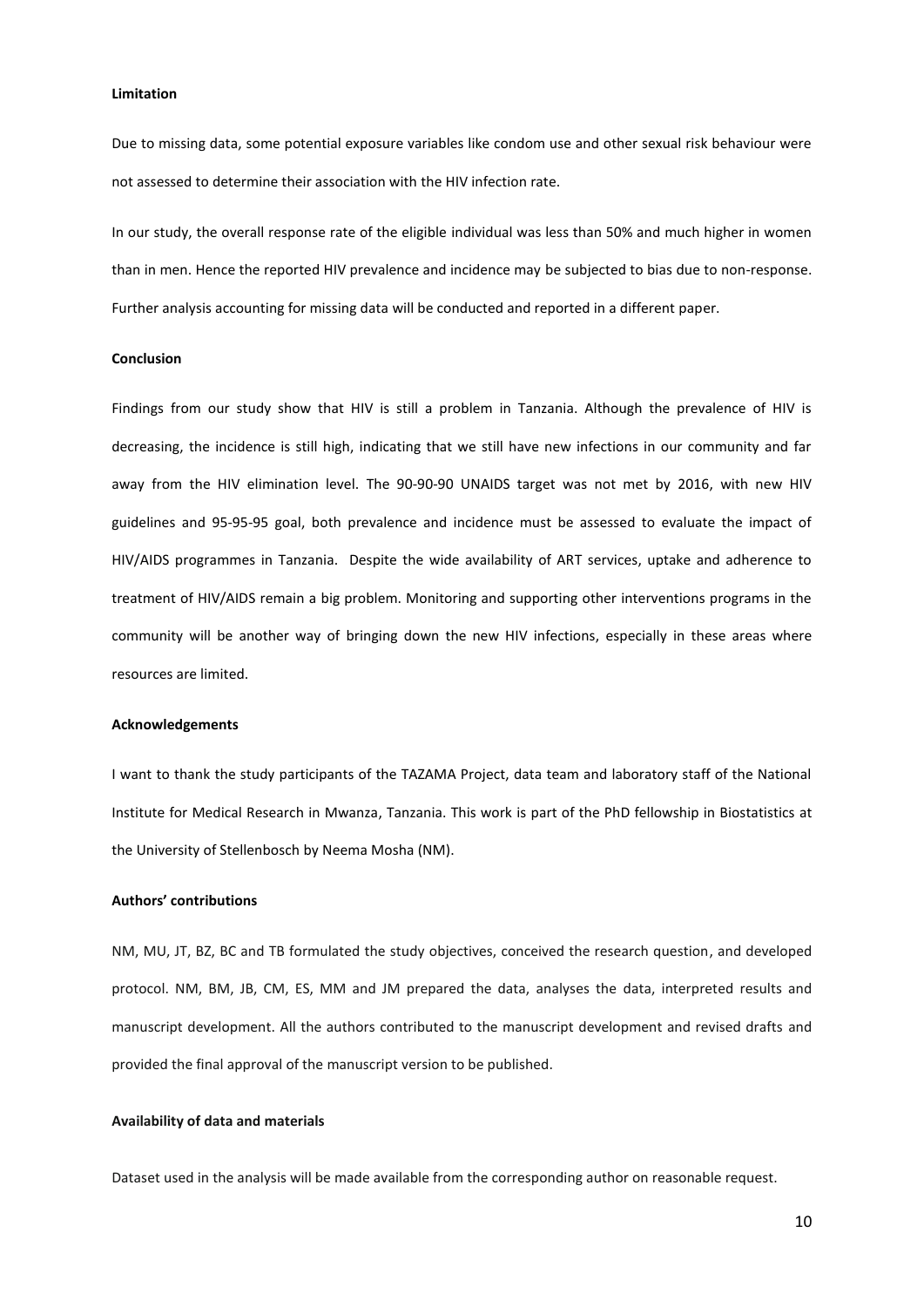## **Ethics approval and consent to participate.**

At the clinic, all participants were requested for their written consent to participate in the study and test for HIV; for individuals ages less than 18, assent was obtained from the parents or legal guardian. Ethical approval was obtained through the Tanzanian National Ethical Review Committee. NIMR/HQ/R.8c/Vol. IX/1489 and NIMR/HQ/R.8c/Vol.II/436 and for LSHTM approval number 5565.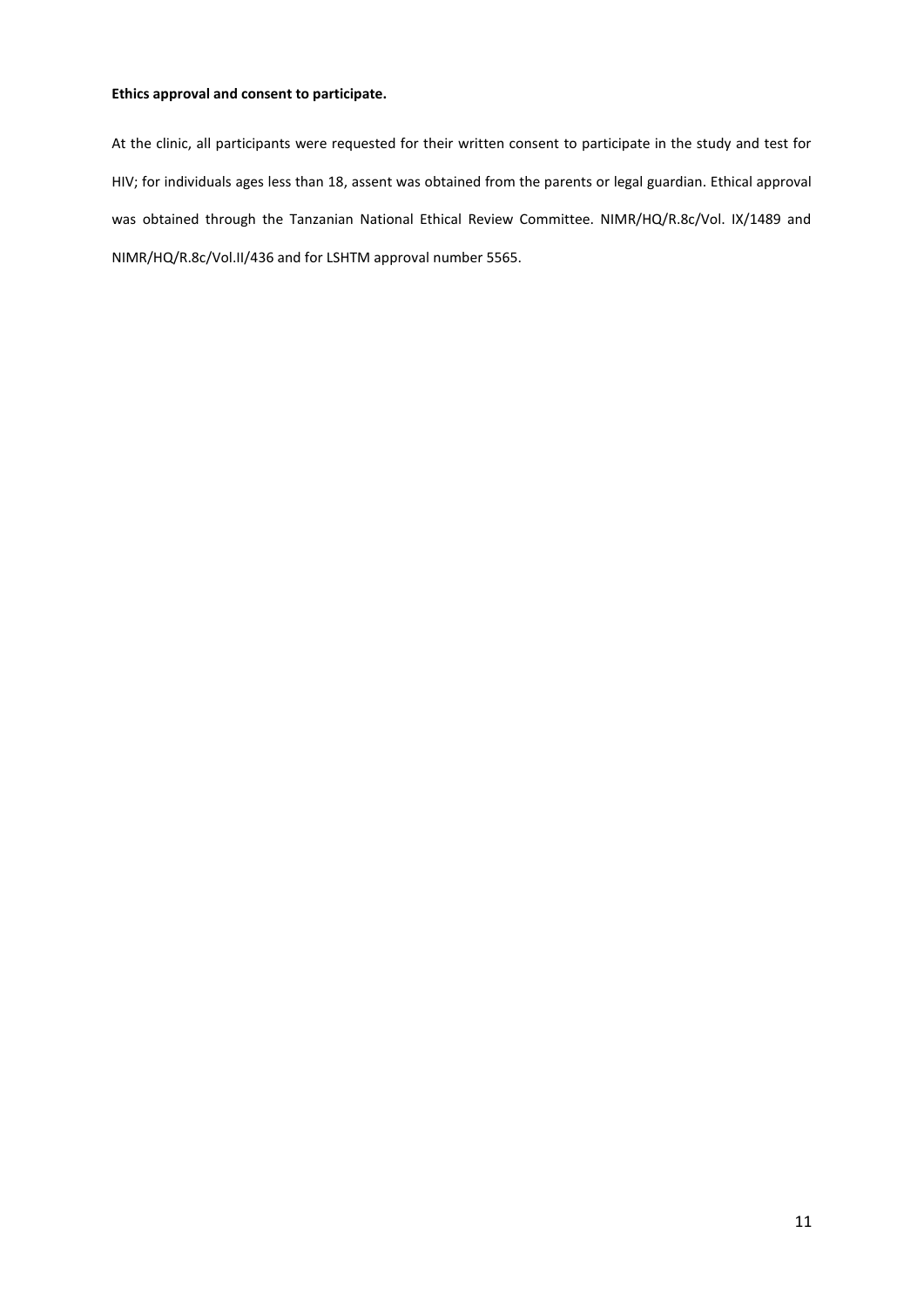# References

- 1. Borgdorff MW, Kwaro D, Obor D, Otieno G, Kamire V, Odongo F, et al. HIV incidence in western Kenya during scale-up of antiretroviral therapy and voluntary medical male circumcision: a population-based cohort analysis. Lancet HIV [Internet]. 2018;5(5):e241–9. Available from: http://dx.doi.org/10.1016/S2352-3018(18)30025-0
- 2. UNAIDS. UNAIDS Data Report 2018. UNAIDS. 2019.
- 3. Kharsany ABM, Karim QA. HIV Infection and AIDS in Sub-Saharan Africa: Current Status, Challenges and Opportunities. Open AIDS J. 2016;10(1):34–48.
- 4. Gregson S, Mugurungi O, Eaton J, Takaruza A, Rhead R, Maswera R, et al. Documenting and explaining the HIV decline in east Zimbabwe: The Manicaland General Population Cohort. BMJ Open. 2017;7(10):1–12.
- 5. Vandormael A, Akullian A, Siedner M, de Oliveira T, Bärnighausen T, Tanser F. Declines in HIV incidence among men and women in a South African population-based cohort. Nat Commun [Internet]. 2019;10(1). Available from: http://dx.doi.org/10.1038/s41467-019-13473-y
- 6. Blaizot S, Maman D, Riche B, Mukui I, Kirubi B, Ecochard R, et al. Potential impact of multiple interventions on HIV incidence in a hyperendemic region in Western Kenya: A modelling study. BMC Infect Dis [Internet]. 2016;16(1):1–10. Available from: http://dx.doi.org/10.1186/s12879-016-1520-4
- 7. Gregson S, Mugurungi O, Eaton J, Takaruza A, Rhead R, Maswera R, et al. Documenting and explaining the HIV decline in east Zimbabwe: The Manicaland General Population Cohort. BMJ Open. 2017;7(10):1–12.
- 8. Karim QA, Kharsany ABM, Frohlich JA, Mashego M, Mlotshwa M, Madlala BT, et al. sStabilising HIV prevalence masks high HIV incidence rates amongst rural and urban women in KwaZulu-Natal, South Africa. Int J Epidemiol. 2011;40(4):922–30.
- 9. Vandormael A, Cuadros D, Dobra A, Bärnighausen T, Tanser F. HIV incidence declines in a rural South African population: A G-imputation approach for inference. BMC Public Health. 2020;20(1):1–9.
- 10. Kagaayi J, Chang LW, Ssempijja V, Grabowski MK, Ssekubugu R, Nakigozi G, et al. Articles Impact of combination HIV interventions on HIV incidence in hyperendemic fishing communities in Uganda : a prospective cohort study. Lancet. 2019;3018(19).
- 11. UNAIDS. UNAIDS DATA 2018. Vol. 112. 2018.
- 12. Mahy M, Marsh K, Sabin K, Wanyeki I, Daher J, Ghys PD. HIV estimates through 2018: Data for decision-making. Aids. 2019;33(July 2019):S203–11.
- 13. Hallett TB, Zaba B, Todd J, Lopman B, Mwita W, Biraro S, et al. Estimating incidence from prevalence in generalised HIV epidemics: Methods and validation. PLoS Med. 2008;5(4):0611–22.
- 14. UNAIDS. UNAIDS quartely update on HIV epidemiology/ 2Q 2010 [Internet]. 2010. Available from: file:///Users/kriszti/Library/Application Support/Mendeley Desktop/Downloaded/UNAIDS - 2010 - EPI ALERT.pdf
- 15. UNAIDS. Methods for deriving UNAIDS estimates. Unaids [Internet]. 2016; Available from: http://www.unaids.org/sites/default/files/media\_asset/2016\_methods-for-deriving-UNAIDSestimates\_en.pdf
- 16. Deutsche Gesellschaft für Technische Zusammenarbeit (GTZ) GmbH. HIV and AIDS surveillance in Developing Countries. 1999.
- 17. Hallett TB. Estimating the HIV incidence rate: Recent and future developments. Curr Opin HIV AIDS. 2011;6(2):102–7.
- 18. Mwita W, Urassa M, Isingo R, Ndege M, Marston M, Slaymaker E, et al. HIV prevalence and incidence in rural Tanzania : results from 10 years of follow-up in an open cohort study. J Acquir Immune Defic Syndr. 2007;46(5):616–23.
- 19. Kishamawe C, Isingo R, Mtenga B, Zaba B, Todd J, Clark B, et al. Health & Demographic Surveillance System Profile: The Magu Health and Demographic Surveillance System (Magu HDSS). Int J Epidemiol. 2015;44(6):1851–61.
- 20. National bureau of Statistics (NBS). Tanzania Hiv Impact Survey (THIS) 2016-2017. Tanzania HIV Impact Survey (THIS) 2016-2017. 2018.
- 21. National bureau of Statistics (NBS). Tanzania Demographic and Health Survey [Internet]. Tanzania Demographic and Health Survey. 2004. Available from: http://www.measuredhs.com/publications/publication-FR173-DHS-Final-Reports.cfm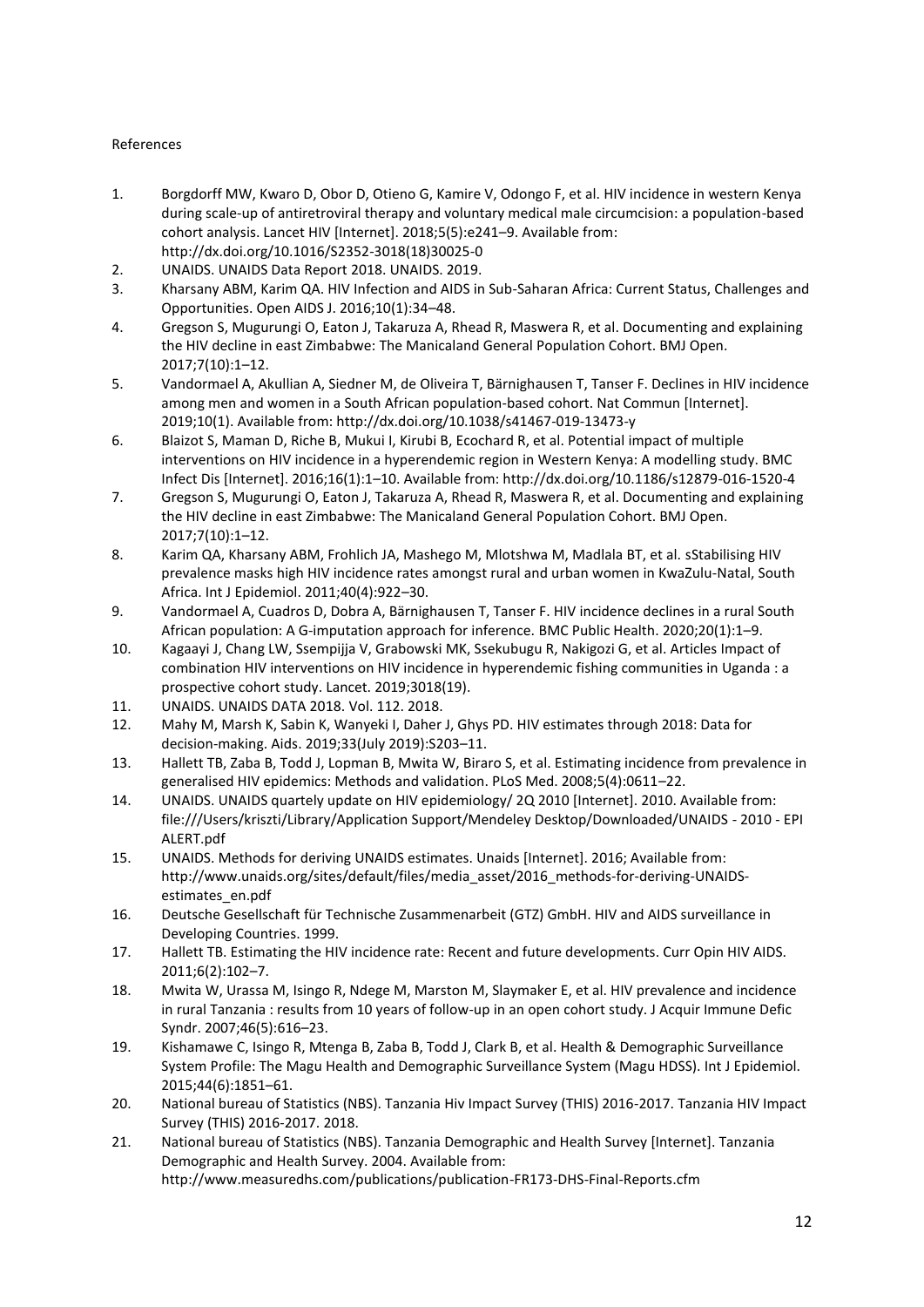- 22. UNAIDS. UNAIDS\_Country Overview [Internet]. 2018 [cited 2019 Sep 17]. Available from: https://www.unaids.org/en/regionscountries/countries/unitedrepublicoftanzania
- 23. The United Republic of Tanzania M of H and SWNACP. Implementation of HIV/AIDS Care and Treatment Services in Tanzania. 2013.
- 24. UNAIDS Data 2020. HIV and AIDS in Tanzania | Avert [Internet]. [cited 2020 Nov 4]. Available from: https://www.avert.org/professionals/hiv-around-world/sub-saharan-africa/tanzania
- 25. USAID. HIV/AIDS Voluntary Counselling and Testing:Review of Policies, Programmes and Guidelines in East,Central and Sourthern Africa [Internet]. 2002. Available from: http://www.who.int/...[ Accessed: 11/8/2016]
- 26. Ministry of Health and Social Welfare of Tanzania. National Comprehensive Guidelines for HIV Testing and Counseling in Tanzania. 2013.
- 27. Tanzania Commission for AIDS (TACAIDS), Nationa Bureau of Statistics (NBS ), Macro O. Tanzania HIV/AIDS Indicator Survey 2003-4. Calverton, Maryland, USA TACAIDS, NBS, ORC Macro. 2005;132.
- 28. Kharsany ABM, Frohlich JA, Yende-Zuma N, Mahlase G, Samsunder N, Dellar RC, et al. Trends in HIV prevalence in pregnant women in rural South Africa. J Acquir Immune Defic Syndr. 2015;70(3):289–95.
- 29. Blaizot S, Huerga H, Riche B, Ellman T, Shroufi A, Etard J, et al. Combined interventions to reduce HIV incidence in KwaZulu-Natal : a modelling study. BMC Infect Dis. 2017;17(522):1–11.
- 30. Kharsany ABM, Cawood C, Khanyile D, Lewis L, Grobler A, Puren A, et al. Community-based HIV prevalence in KwaZulu-Natal, South Africa: results of a cross-sectional household survey. Lancet HIV [Internet]. 2018;5(8):e427–37. Available from: http://dx.doi.org/10.1016/S2352-3018(18)30104-8
- 31. Nakigozi G, Ndyanabo A, Lutalo T, Bugos E, Chang LW, Nanlesta P, et al. Association of Medical Male Circumcision and Antiretroviral Therapy scale-up with community HIV Incidence in Rakai. JAMA. 2017;316(2):182–90.
- 32. Grapsa E, Tanser F, Ba T. Modelling HIV incidence and survival from age- specific seroprevalence after antiretroviral treatment scale-up in rural South Africa. AIDS. 2013;27(15):2471–9.
- 33. THE UNITED REPUBLIC OF TANZANIA.MINISTRY OF HEALTH. NATIONAL GUIDELINES FOR THE CLINICAL MANAGEMENT OF HIV AND AIDS.National AIDS Control Programme(NACP).Second edition. 2005.
- 34. THE UNITED REPUBLIC OF TANZANIA.MINISTRY OF HEALTH. National guidelines for the management of HIV and AIDS. National AIDS Control Programme. Fifth edition. 2015.
- 35. THE UNITED REPUBLIC OF TANZANIA.Ministry of Health and Social Welfare. Fourth Edition. National guidelines for the management of HIV and AIDSp National AIDS control programme (NACP). 2012.
- 36. THE UNITED REPUBLIC OF TANZANIA.MINISTRY OF HEALTH. National Guidelines For the Management of HIV and AIDS. Sixth Edition October. National AIDS Control Programme.Sixth Edition. 2017.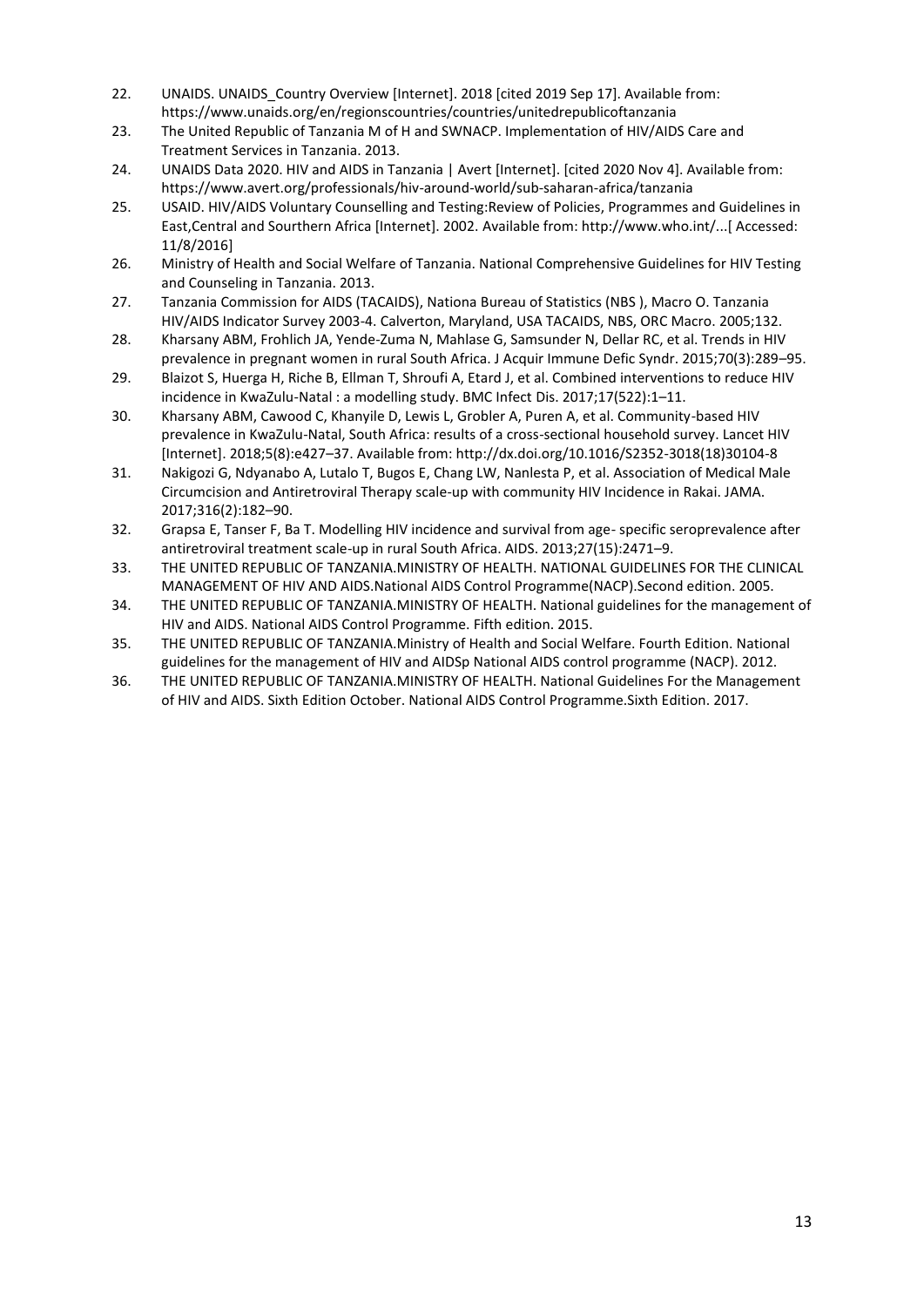| Table 1: The prevalence of HIV by age and sex in residents of the Kisesa observational HIV cohort, |  |
|----------------------------------------------------------------------------------------------------|--|
| 2006 to 2016                                                                                       |  |

| Characteristic |              |            | 2006                | 2010         |            | 2013                     |              |            |                      |              |
|----------------|--------------|------------|---------------------|--------------|------------|--------------------------|--------------|------------|----------------------|--------------|
|                | <b>Total</b> | <b>HIV</b> | Prevalence of       | <b>Total</b> | <b>HIV</b> | <b>Prevalence of HIV</b> | <b>Total</b> | <b>HIV</b> | <b>Prevalence of</b> | <b>Total</b> |
| Age            | seen         | $+ve$      | <b>HIV (95% CI)</b> | seen         | +ve        | (95% CI)                 | seen         | $+ve$      | <b>HIV (95% CI)</b>  | seen         |
| <b>Overall</b> | 8687         | 622        | 7.2(6.6, 7.7)       | 7964         | 516        | 6.5(5.9,7.0)             | 7580         | 534        | 7.0(6.4, 7.6)        | 7424         |
| <b>Males</b>   |              |            |                     |              |            |                          |              |            |                      |              |
| $15 - 24$      | 1581         | 24         | 1.5(0.9, 2.1)       | 1498         | 11         | 0.7(0.2, 1, 1)           | 1305         | 6          | 0.5(0.1, 0.9)        | 1193         |
| 25-34          | 696          | 63         | 9.1(6.9, 11.2)      | 457          | 36         | 7.9(5.4, 10.4)           | 440          | 38         | 8.6(6.0, 11.2)       | 400          |
| 35-44          | 489          | 56         | 11.5(8.6, 14.3)     | 411          | 51         | 12.4 (9.2, 15.6)         | 391          | 49         | 12.5 (9.2, 15.8)     | 409          |
| 45-54          | 355          | 41         | 11.5 (8.2, 14.8)    | 307          | 39         | 12.7(8.9, 16.4)          | 326          | 39         | 12.0 (8.4, 15.5)     | 330          |
| $55+$          | 497          | 31         | 6.2(4.0, 8.3)       | 426          | 22         | 5.2(3.1, 7.3)            | 450          | 33         | 7.3(4.9, 9.7)        | 455          |
| <b>Females</b> |              |            |                     |              |            |                          |              |            |                      |              |
| $15 - 24$      | 1704         | 77         | 4.5(3.5, 5.5)       | 1724         | 56         | 3.2(2.3, 4.0)            | 1473         | 30         | 2.0(1.3, 2.7)        | 1514         |
| 25-34          | 1266         | 156        | 12.3 (10.5,14.1)    | 1121         | 126        | 11.2(9.3, 13.1)          | 1072         | 134        | 12.5 (10.5, 14.5)    | 1001         |
| 35-44          | 808          | 98         | 12.1 (9.8, 14.3)    | 807          | 104        | 12.9 (10.5, 15.2)        | 798          | 114        | 14.3 (11.8, 16.7)    | 791          |
| 45-54          | 546          | 48         | 8.8(6.4, 11.2)      | 510          | 49         | 9.6(7.0, 12.2)           | 551          | 54         | 9.8(7.3, 12.2)       | 552          |
| $55+$          | 745          | 28         | 3.8(2.4, 5.2)       | 703          | 22         | 3.1(1.8, 4.4)            | 774          | 37         | 4.8(3.3, 6.3)        | 779          |

Table 2: Self-reported access to HIV services by HIV positive residents of the Kisesa cohort seen in 2016, by age and sex.

| Characteristic | 2016 (sero 8)                |                                                       |                                       |                                     |  |
|----------------|------------------------------|-------------------------------------------------------|---------------------------------------|-------------------------------------|--|
| Age            | <b>Total HIV</b><br>positive | <b>Undiagnosed (did not</b><br>know their HIV status) | Diagnosed but not<br>enrolled in care | Enrolled in care, but not<br>on ART |  |
| <b>Males</b>   |                              |                                                       |                                       |                                     |  |
| 15-24          |                              | 3                                                     |                                       |                                     |  |
| 25-34          | 25                           | 11                                                    | 4                                     | 8                                   |  |
| 35-44          | 52                           | 15                                                    |                                       | 30                                  |  |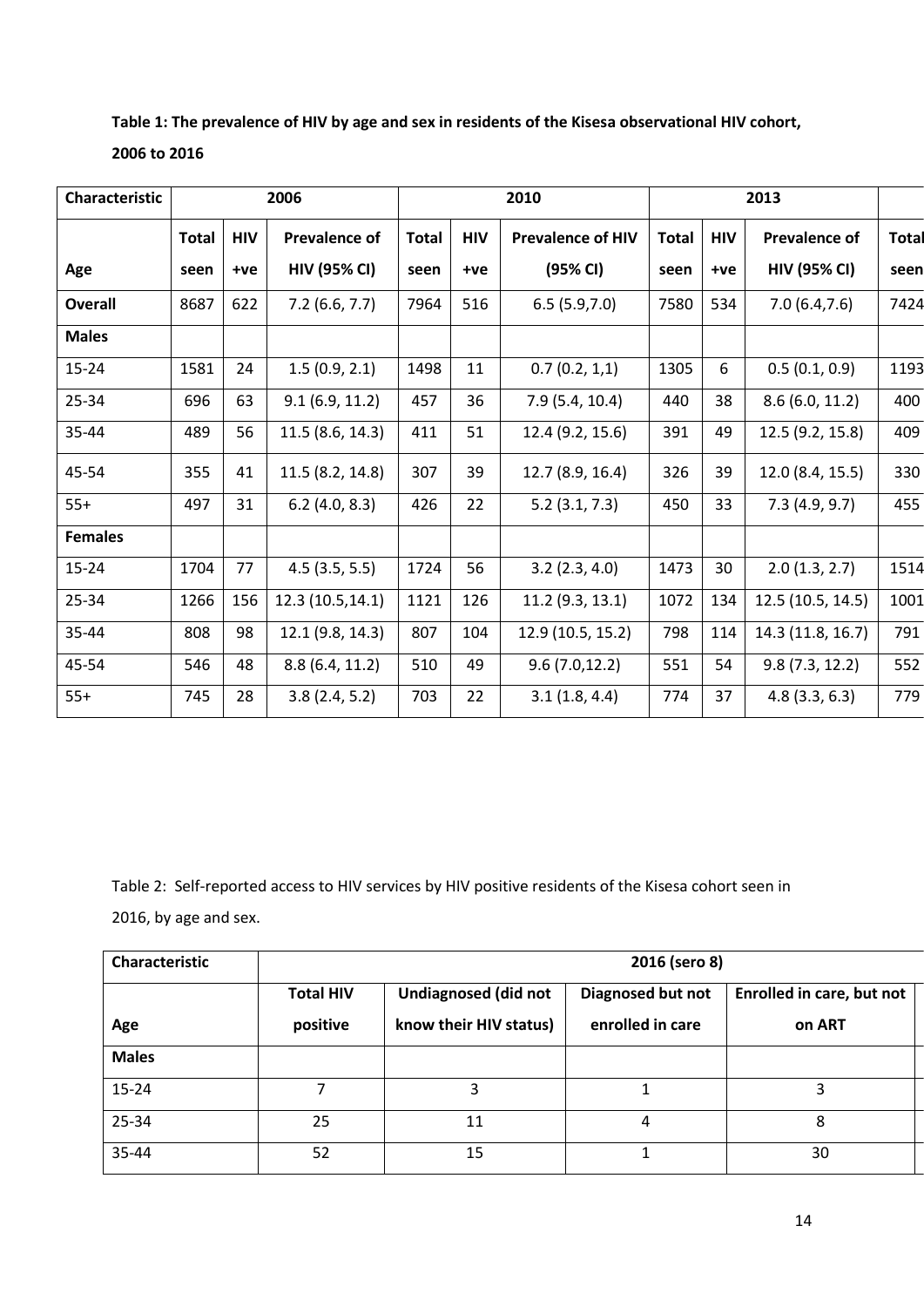| 45-54          | 33  | 10             | $\overline{2}$   | 15  |
|----------------|-----|----------------|------------------|-----|
| $55+$          | 31  | $\overline{ }$ | $\mathbf{1}$     | 16  |
| <b>Females</b> |     |                |                  |     |
| $15 - 24$      | 31  | 9              | 4                | 18  |
| 25-34          | 85  | 22             | $\boldsymbol{6}$ | 50  |
| 35-44          | 103 | 21             | 9                | 46  |
| 45-54          | 68  | 18             | 5                | 27  |
| $55+$          | 50  | 24             | $\overline{2}$   | 17  |
| <b>Total</b>   | 485 | 140            | 35               | 230 |

• Four HIV (2 males and 2 females) missing data on HIV status

Table 3: HIV Incidence rates in males and females from 2007 to 2016 in Kisesa, Tanzania

|                       | <b>Males</b>   |               |                           |              |        |
|-----------------------|----------------|---------------|---------------------------|--------------|--------|
| Characteristic        | No. of sero-   | Average       | <b>HIV incidence Rate</b> | No. of sero- | Averag |
|                       | conversions    | Person-       | (95% CI) per 1000         | conversions  | years  |
|                       |                | years at risk | pyrs                      |              |        |
| Overall               | 59             | 12911         | 4.57 (3.54, 5.89)         | 119          | 21590  |
| Age                   |                |               |                           |              |        |
| $15 - 24$             | 18             | 4776          | 3.77(2.37, 5.98)          | 25           | 4571   |
| 25-34                 | 8              | 1734          | 4.61(2.31, 9.22)          | 36           | 4862   |
| 35-44                 | 14             | 1906          | 7.34 (4.35, 12.40)        | 30           | 4100   |
| 45-54                 | 13             | 1850          | 7.03 (4.08, 12.10)        | 16           | 3316   |
| $55+$                 | 6              | 2644          | 2.27(1.02, 5.05)          | 12           | 4741   |
| <b>Period</b>         |                |               |                           |              |        |
| 2007-2009             | 21             | 4453          | 4.72 (3.07, 7.23)         | 40           | 7154   |
| 2010-2012             | 24             | 4825          | 4.97 (3.33, 7.42)         | 52           | 7937   |
| 2013-2016             | 14             | 3633          | 3.85(2.28, 6.51)          | 27           | 6499   |
| <b>Residence</b>      |                |               |                           |              |        |
| Rural                 | 41             | 8581          | 4.78 (3.51, 6.49)         | 69           | 12646  |
| Peri-urban            | 12             | 2402          | 4.99 (2.84, 8.79)         | 30           | 4474   |
| Urban                 | 6              | 1928          | 3.11(1.39, 6.93)          | 20           | 4500   |
| <b>Marital status</b> |                |               |                           |              |        |
| Never married         | 16             | 4418          | 3.62(2.23, 5.91)          | 11           | 2721   |
| Married               | 38             | 6656          | 5.71 (4.15, 7.85)         | 75           | 12430  |
| Widowed/Separated     | $\overline{4}$ | 614           | 6.52 (2.25, 17.37)        | 19           | 4820   |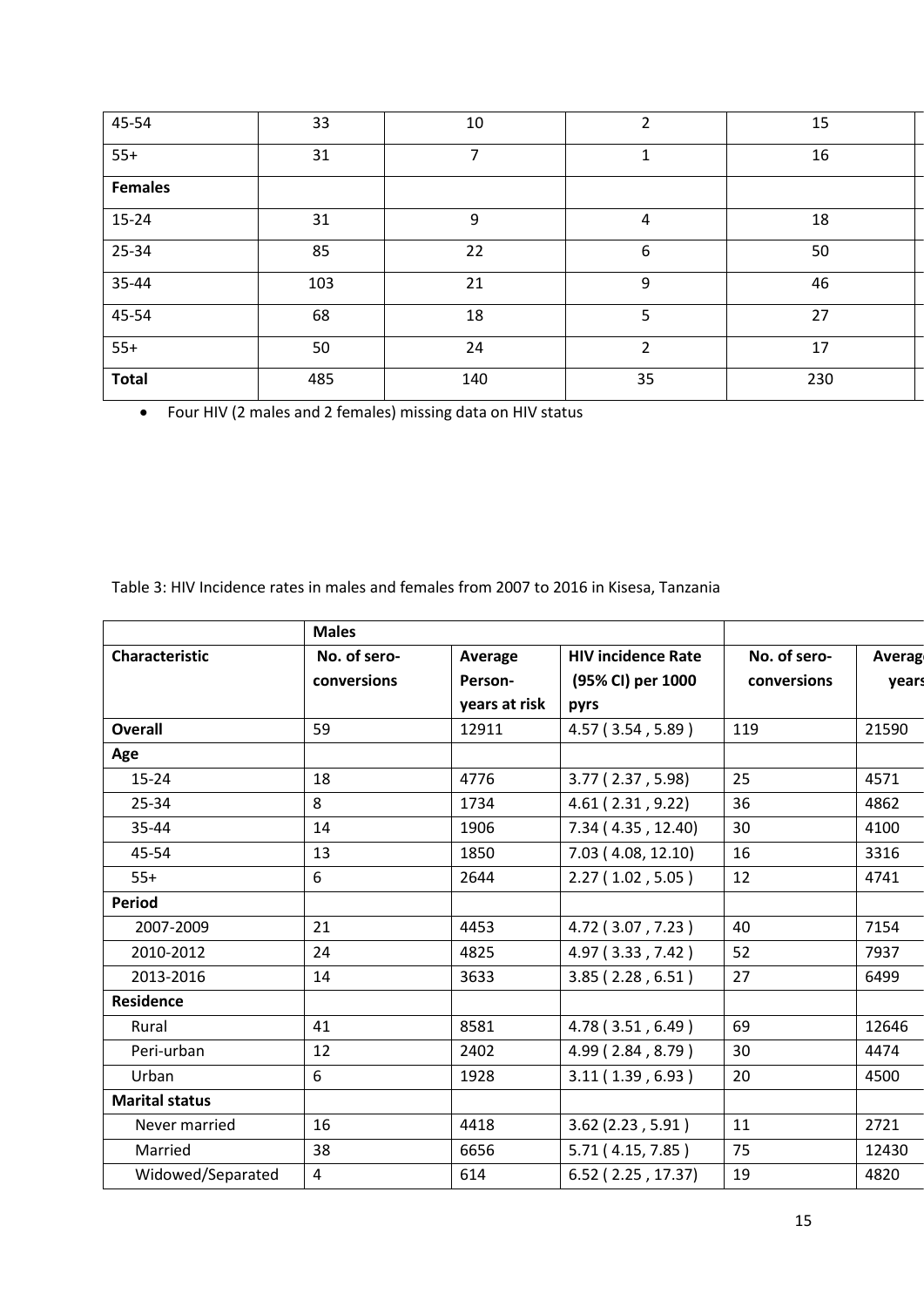| <b>Education</b>    |    |      |                     |    |      |
|---------------------|----|------|---------------------|----|------|
| No formal           | 10 | 2409 | 4.15(2.23, 7.71)    | 51 | 9052 |
| Incomplete primary  | 13 | 2640 | 4.93 (2.86, 8.48)   | 18 | 2774 |
| Completed primary   | 29 | 6272 | $4.62$ (3.21, 6.65) | 47 | 8678 |
| Completed secondary |    | 815  | 3.68(1.19, 11.42)   |    | 589  |
| and Above secondary |    |      |                     |    |      |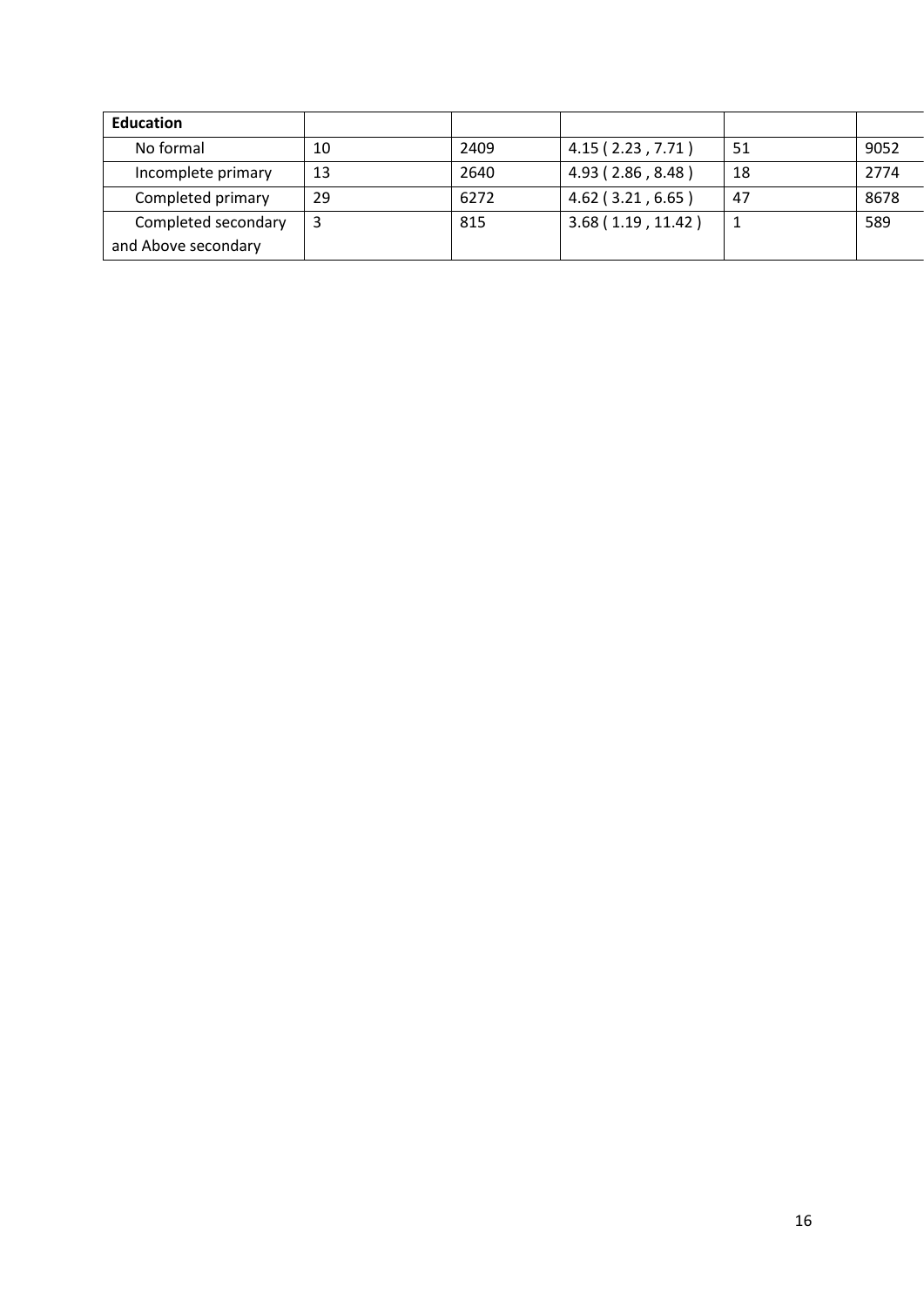Table 4: Hazard rate ratios for HIV incidence among male residents in Kisesa Open HIV cohort.

| <b>Characteristics</b>            | <b>Crude Hazard</b> | Age-Adjusted             | <b>Final model</b> |
|-----------------------------------|---------------------|--------------------------|--------------------|
|                                   | Ratio               | <b>Hazard Ratio (95%</b> | (95% CI) ++        |
|                                   | (95% CI)            | $Cl$ )+                  |                    |
| Age groups                        |                     |                          |                    |
| 15-24                             | $0.79(0.47-1.35)$   | $0.79(0.47-1.35)$        | 1.74 (0.68-4.45)   |
|                                   |                     |                          |                    |
| $25+$                             | $\mathbf{1}$        | $\mathbf{1}$             | $\mathbf{1}$       |
| <b>Period</b>                     |                     |                          |                    |
| 2007-2009                         | $\mathbf{1}$        | $\mathbf{1}$             |                    |
| 2010-2013                         | $0.83(0.39-1.77)$   | $0.84(0.39-1.80)$        |                    |
| 2013-2016                         | $0.51(0.19-1.40)$   | $0.52(0.19-1.43)$        |                    |
| <b>Residence</b>                  |                     |                          |                    |
| Urban                             | $\mathbf{1}$        | $\mathbf{1}$             |                    |
| Peri-Urban                        | 1.62 (0.68-3.82)    | $1.60(0.68-3.77)$        |                    |
| Rural                             | $1.64(0.62 - 4.38)$ | $1.62(0.60-4.31)$        |                    |
| <b>Marital Status</b>             |                     |                          |                    |
| Never married                     | $\mathbf{1}$        | $\mathbf{1}$             | $\mathbf{1}$       |
| Married                           | $1.55(0.86-2.81)$   | 3.99 (1.31-12.23)        | 0.64(0.03-9.13     |
|                                   |                     |                          |                    |
| Widowed/Separated                 | 1.77 (0.59-5.30)    | 5.34 (1.22-23.34)        | 1.21(0.04-         |
|                                   |                     |                          | 25.12)             |
| <b>Education level</b>            |                     |                          |                    |
| No formal education               | $\mathbf{1}$        | $\mathbf{1}$             |                    |
| Incomplete primary                | $1.15(0.50-2.63)$   | $1.16$ (0.50-2.72)       |                    |
| Completed primary                 | $1.11(0.54-2.28)$   | $0.86$ (0.41-1.83)       |                    |
| Completed                         | $0.90(0.25-3.28)$   | $0.78$ (0.24-3.28)       |                    |
| secondary/Higher                  |                     |                          |                    |
| <b>Mobility</b>                   |                     |                          |                    |
| Non-Mobile                        | 1                   | $\mathbf{1}$             |                    |
| Mobile                            | $1.48(0.44-5.61)$   | $1.18(0.33-3.92)$        |                    |
| <b>Casual partner</b>             |                     |                          |                    |
| None                              | $\mathbf{1}$        | $\mathbf{1}$             |                    |
| One or more                       | $1.09(0.28-4.62)$   | $1.18(0.45-4.85)$        |                    |
| Number of sexual partners in last |                     |                          |                    |
| year                              |                     |                          |                    |
| None                              | $\mathbf{1}$        | $\mathbf{1}$             | $\mathbf{1}$       |
| One                               | 3.89 (0.78-20.02)   | 2.46 (0.47-13.08)        | 1.24 (0.17-5.35)   |
|                                   |                     |                          | $\mathcal{E}$      |
| Two or more                       | 5.76 (1.03-34.01)   | 3.35 (0.52-18.42)        | $3.02$ (0.48-      |
|                                   |                     |                          | 18.78)             |
| Prevalence of untreated HIV       | $1.03(1.01-1.21)$   | $1.01(0.68-1.53)$        | 1.06 (0.65-1.49    |
| infections (Per unit percentage   |                     |                          |                    |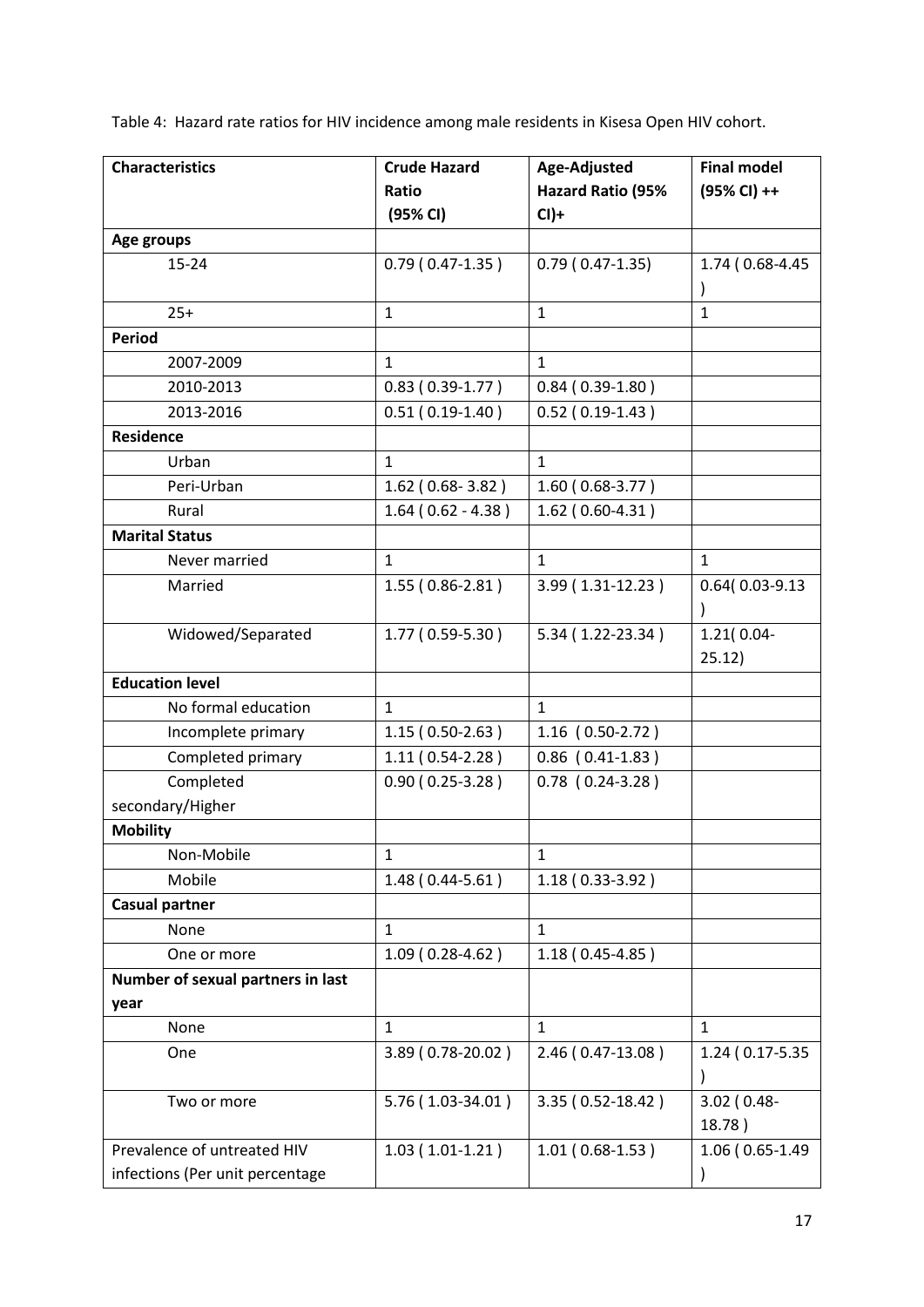| <b>Characteristics</b> | <b>Crude Hazard</b> | Age-Adjusted             | <b>Final model</b> |
|------------------------|---------------------|--------------------------|--------------------|
|                        | Ratio               | <b>Hazard Ratio (95%</b> | (95% CI) ++        |
|                        | (95% CI)            | $Cl$ )+                  |                    |
| increase)              |                     |                          |                    |

+ Adjusted for age in five age groups – 15-24, 25-34, 35-44, 45-54, 55+ years.

++ Adjusted for age groups, significant factors independently associated with HIV incidence or

significant in +.